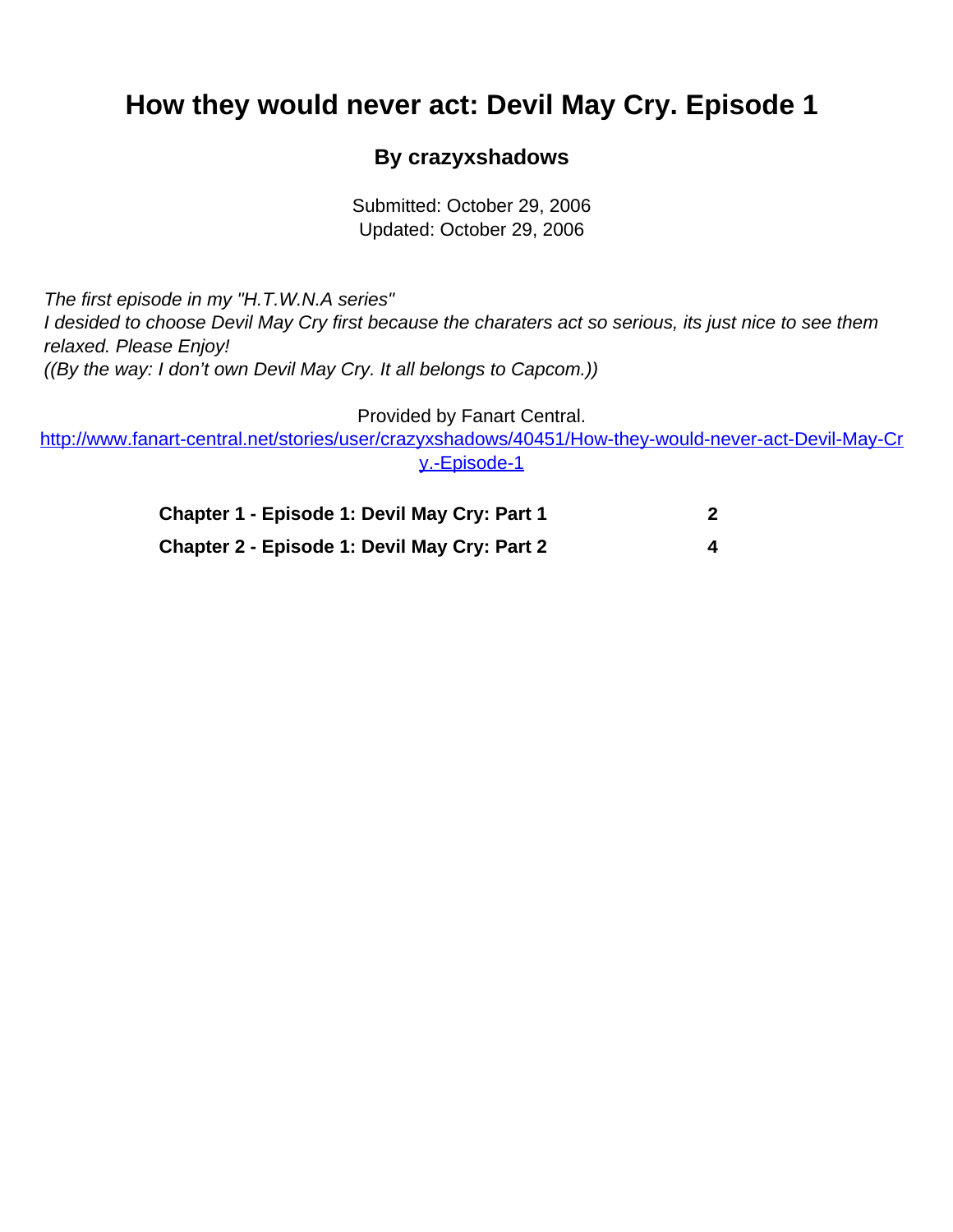## **1 - Episode 1: Devil May Cry: Part 1**

<span id="page-1-0"></span>How they'd never act: Devil May Cry. Episode 1: Part 1

((Oh by the way…I have inserted myself into this for randomness. Sometimes you need outsiders to jump in 'n' random things up  $\wedge$ - $\wedge$ ))

\*Vergil and Kira (tis me) are sat on the couch eating a plate of cookies, when a scream coming from up stairs disturbs them. Dante rushes downstairs\*

Dante: Oh my god! Oh my god!!

Kira: Whats wrong? You look like you've seen a ghost or something

Dante: Nooo worse!!!

Vergil+Kira:…? 0.o

Dante: I HAVE………A SPOT!!! \*panicking\*

Kira:….A spot? Let me have a look

\*Dante bends down and show her the spot on his forehead\*

Vergil:…its…the smallest spot I've ever seen….

Dante: Oh woe! Its ruining my beautiful face! \*sobs\*

Kira: \*puts a dab of toothpaste and a bandaid on Dantes spot\* There…

Dante: ^-^ \*turns to Vergil\* Kira likes me best...

Vergil: Whatever, little brother

Dante: Ha! You know its true

Kira: Oh shut up, both of you. I like you both the same……………but…Dante can be abit stuck up his own arse sometimes.

Dante:…What?!

Kira: the spot thing…and your quote in Dantes Awakening. (DMC3)

Dante: Which was...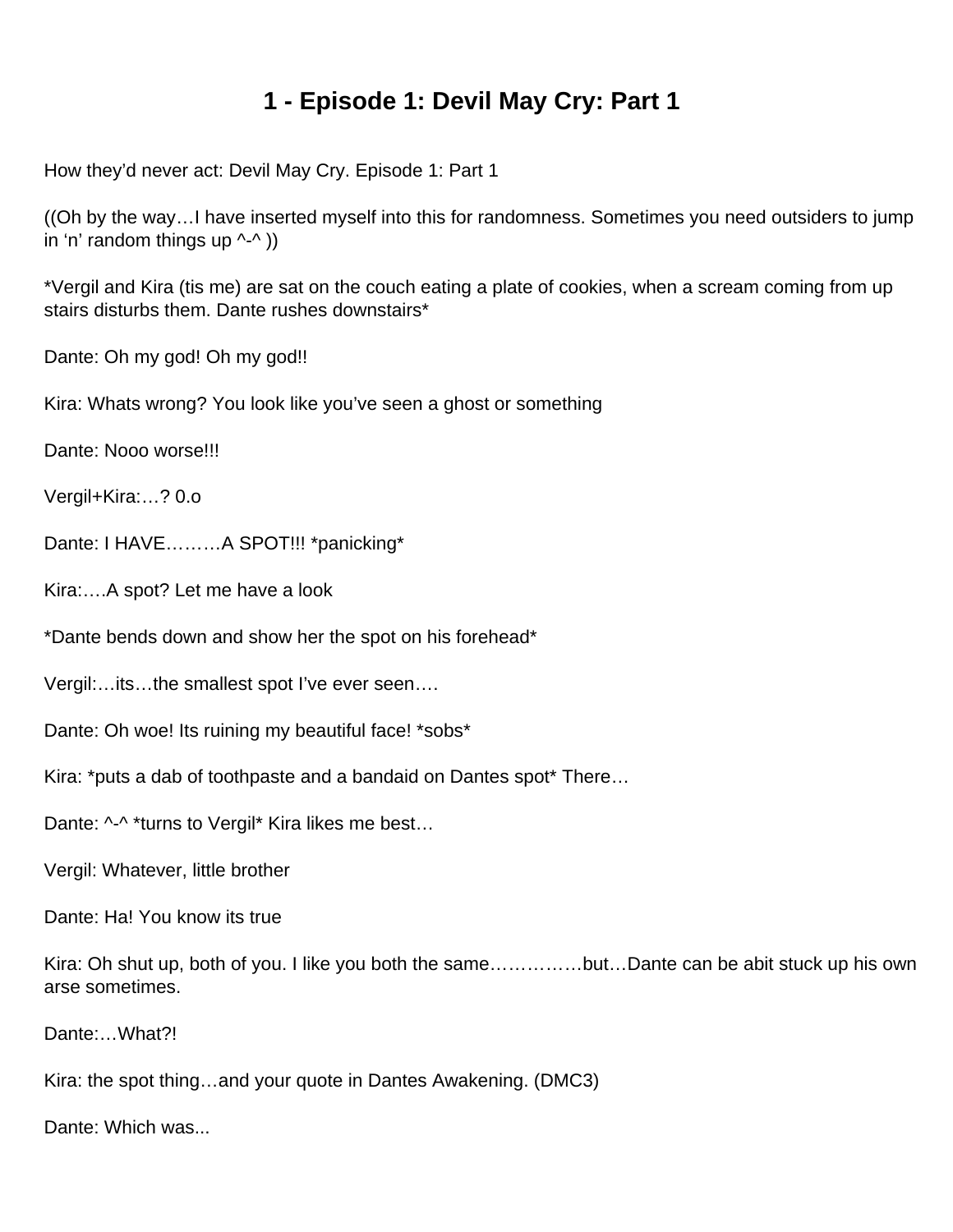\*Flashback, contains evil spoilers\*

\*Arkham trys to control the power of Sparda and turns into the blue blob creature\*

Dante: Come on, my father wasnt that ugly \*looks at self in his strangely shiny sword\* Just look at me...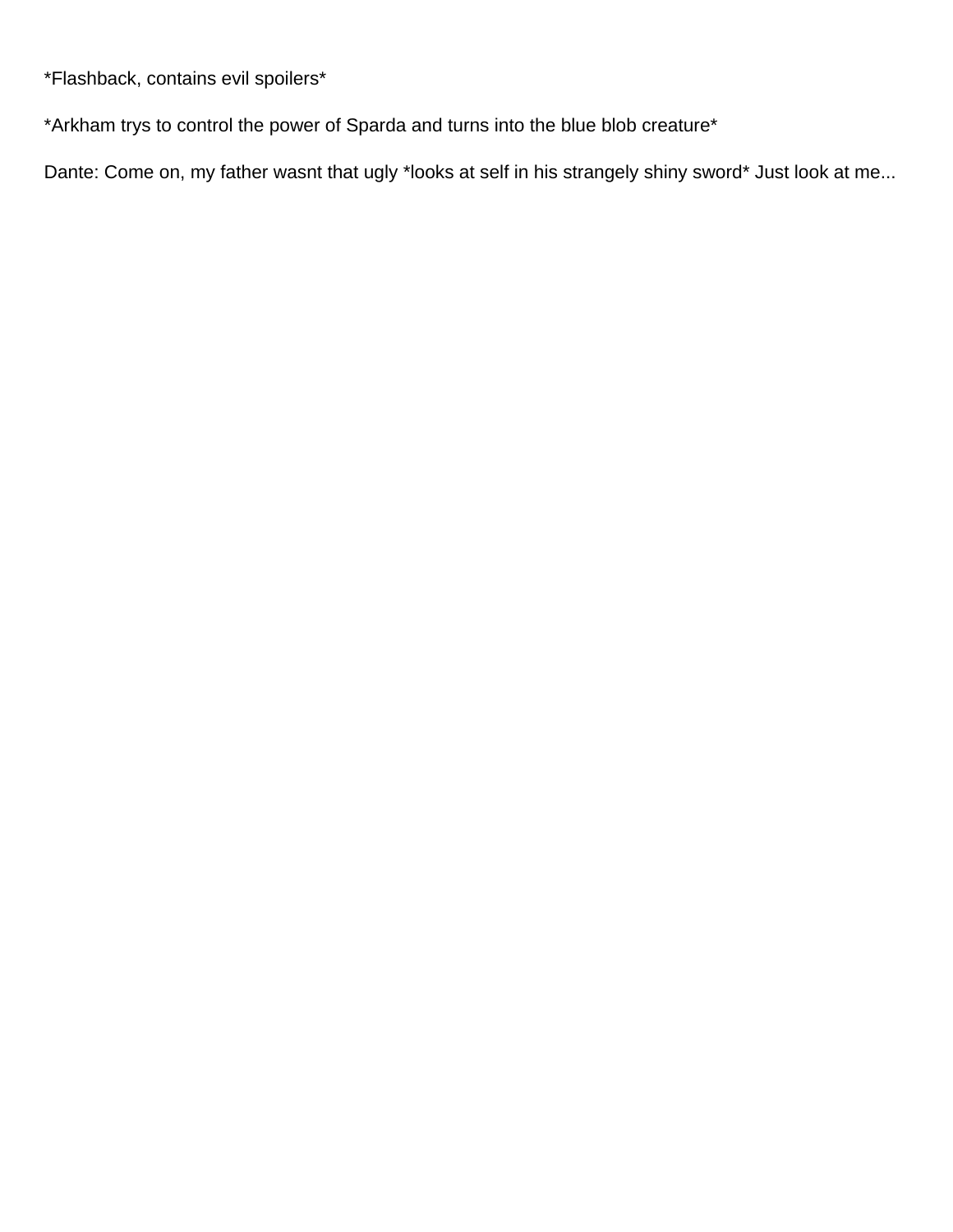## **2 - Episode 1: Devil May Cry: Part 2**

<span id="page-3-0"></span>\*End Flashback and nasty spoilers\*

Dante: Its true though.... just look at me \*strikes a sexy pose\*

Kira:….my point exactly….

Vergil: Awww Diss!!

Kira: I like Vergil awittle bit more cos hes got a simple goal...nice hair, no split ends…looks abit like Loz from Advent Children...and he likes cookies....and Dante, I do believe you are a...BROWNIE LOVER!!!

Vergil: \*gasp\* Traitor

Dante: \*laughs\* Actually...you're both wrong.....l...am a muffin lover!!!

Vergil+Kira: \*Gasp\*

Dante: \*happily eats muffin\*

Vergil: Cookies are better...

Dante: How so?

Vergil: These cookies are fat free ^-^

Dante: \*checks muffin packaging\* OMG!!! SUGAR FREE!! \*spits out and throws away muffin\* (Sugar free muffin?)

Kira: Meh, 'Fat Free' is for over caring losers or desperate fat people. But Sugar free is just plain evil...

Vergil:...I look like Loz?

Kira: Yeah. \*gets out DMC3 playing manual.\* See...the photo of you on the back, your face...

Vergil:...By gods...I do abit!

Dante: \*Comes in to see\*...I swear your coat was blue...

Vergil:....It was...its now...green...0.o'

Kira:...well...Capcom messed that up. I told them they were using too much light...